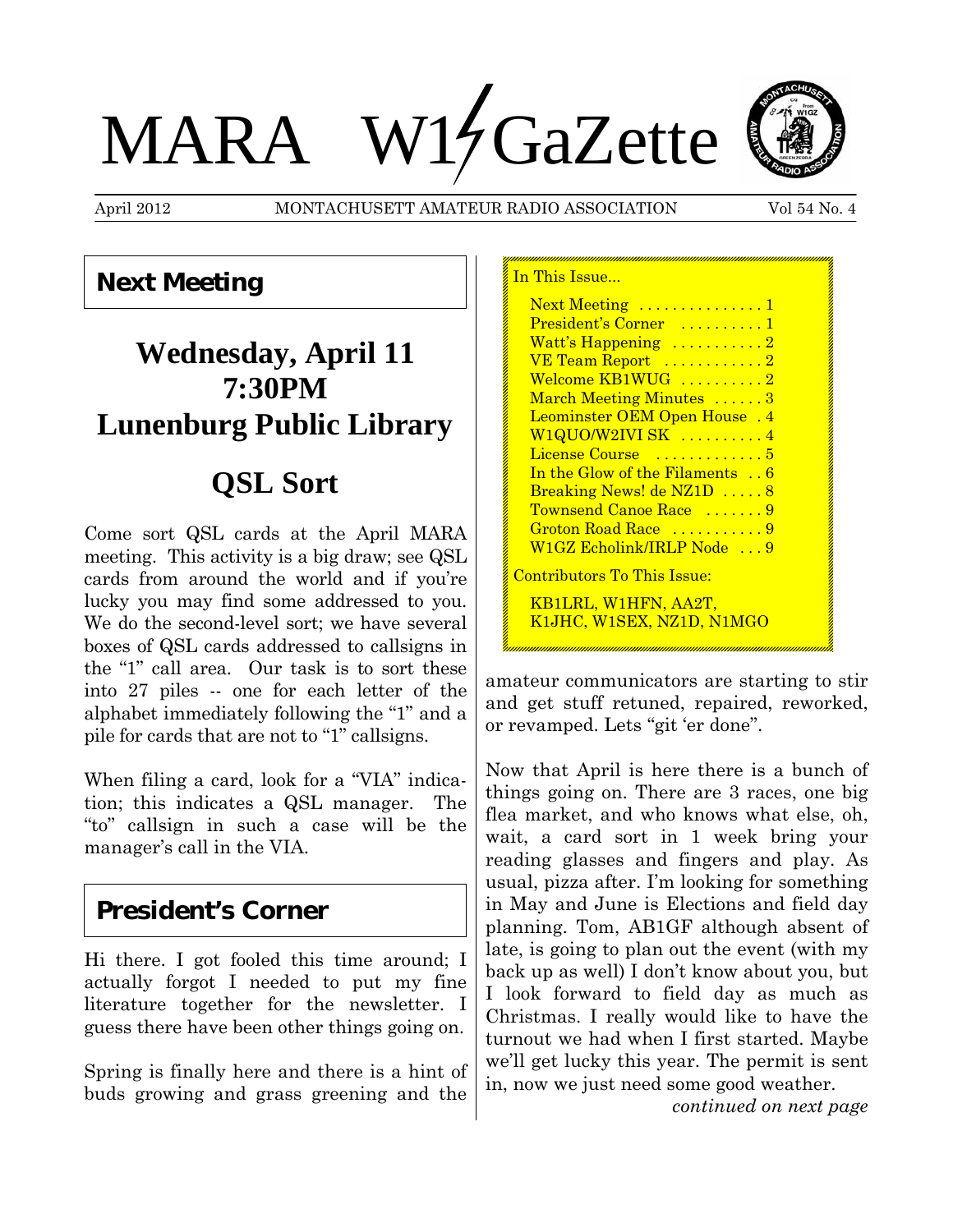## **Watt's Happening**

#### **Sundays, 0800 local 5330.5** (ch 1) USB

Western Mass Emergency 60M Net Alternate frequencies are 5346.5 (ch 2), 5366.5 (ch 3), 5371.5 (ch 4), and 5403.5 (ch 5).

#### **Sundays, 0830 local 3937**

Western Mass Emergency Net. Alternate frequency is 3942 in case of QRN, QRM, or frequency in-use. Also a good idea to scan up and down 10kHz if you cannot find the net.

**Sundays, 0900 local 145.45-** Montachusett Emergency Net

**Mondays, 2000 local 147.525 simplex** Worcester Emergency Simplex Net

**Tuesdays, 1930 local 145.37-** Templeton Emergency Net

**Wednesdays, 2100 local 28.341** Harvard Repeater Club 10 meter sideband net "Activity Night"

**Nightly, 2100 local 146.97-** Central Mass Traffic Net

**First Monday, 1900 local 3943, 7245** RACES Net

**First Wednesday, 2000 local 3915** K1ARC Red Cross Net http://www.qsl.net/k1arc/

**Sunday April 15, Cambridge MA** Flea at MIT

**Fri & Sat May 4&5, Deerfield NH** NEAR-Fest

**Saturday 16 June, Brookline NH** New England Antique Radio Club

For more events, see the New England Area Ham - Electronic Flea Market list at http://web.mit.edu/w1gsl/Public/ne-fleas

# **President's Corner**

#### *continued from page 1*

The linking project is moving along nicely, but there seems to be a wrinkle with our repeater and we are looking into it. The pc that powered the W1GZ link was being mental so we need to get another pc together. Gordon has been looking at the pc and software and KD1YH and myself took a trip up the elevator shaft and did a look over. We may have some things going on still so we may have more work to do on it.

That's it for now. Hope to see a capacity crowd at the card sort.

73, Ray KB1LRL

## **VE Team Report**

The MARA Volunteer Exam Team conducted the scheduled exam session on March 28. One candidate earned a new General license.KK1X, K1JHC, K1YTS, KD1YH, KD1SM, and N1MGO were the Volunteer Examiners**.**

The April session is scheduled for Wednesday, April 25. All levels of examination are available. Candidates should preregister with Paul KD1YH at 978.597.6535 or phupham@verizon.net.

## **Welcome KB1WUG**

Paul Woodcome KB1WUG of Leominster is MARA's newest member. Paul sported his brand new call at the March meeting.

Welcome, Paul and congratulations on earning your "ticket".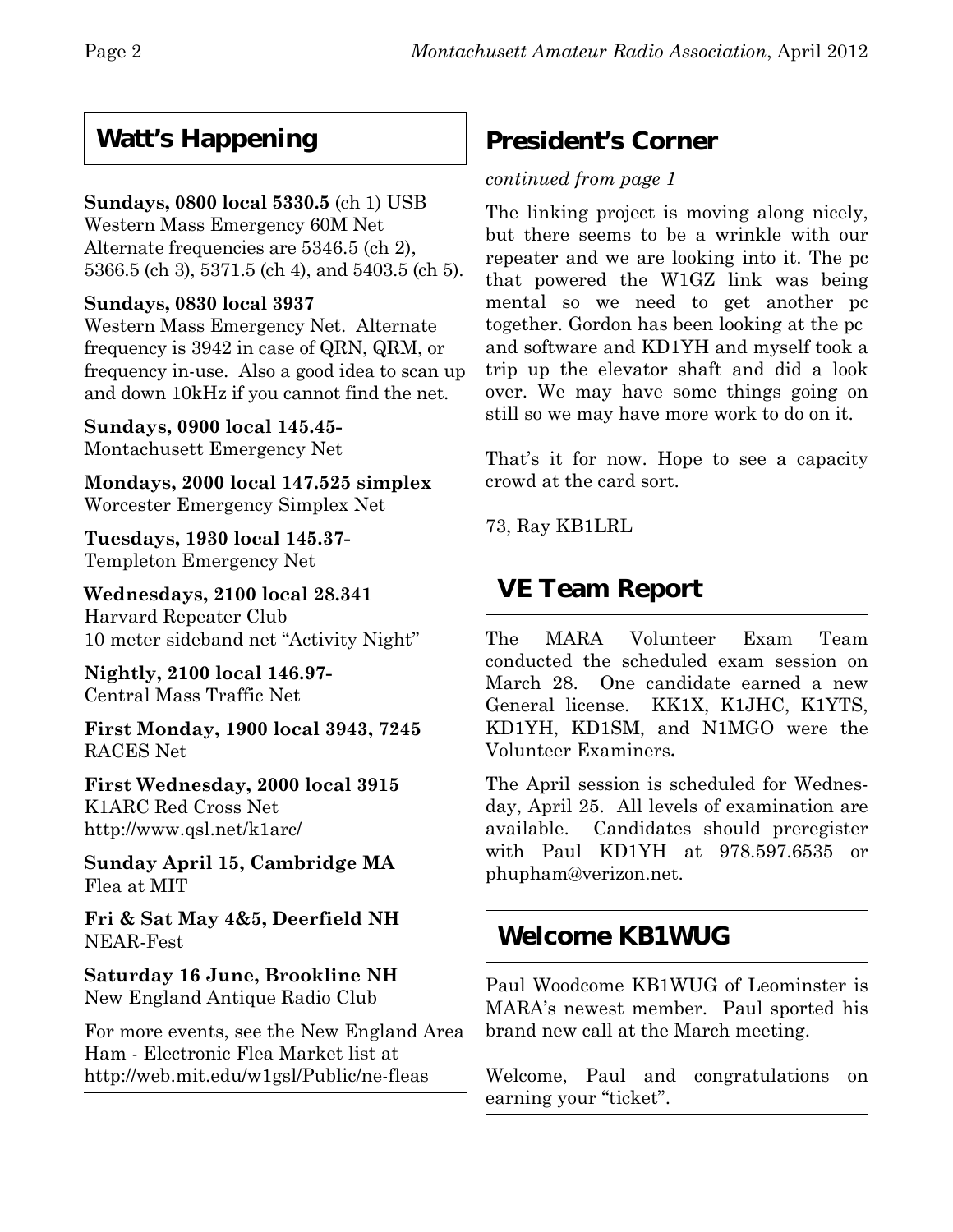# TheMARA W1/GaZette

is published by the Montachusett Amateur Radio Association just prior to the monthly meeting. The newsletter is distributed free to members and friends of Amateur Radio.

Contents copyright © 2012, MARA. Permission to use in other Amateur Radio publications with credit to MARA is hereby granted.

The deadline for materials to appear in the W1/GaZette is noon on the Sunday before the first Wednesday of the month.

#### **NEWSLETTER STAFF:**

| Editors:   | Ralph Swick KD1SM                  |
|------------|------------------------------------|
|            | <u>978-582-7351 kd1sm@arrl.net</u> |
| Webmaster: | Paul Upham KD1YH                   |

#### **MEMBERSHIP INFORMATION:**

|                     | Club Secretary: Barry Fox W1HFN                   |                      |
|---------------------|---------------------------------------------------|----------------------|
| <b>Annual Dues:</b> | Regular<br>Family<br><b>Fixed income</b>          | \$25<br>\$30<br>\$15 |
| Meetings:           | 2nd Wednesday, 7:30pm<br><b>September to June</b> |                      |

Mailing address: MARA PO Box 95 Leominster, MA 01453 Web site: http://www.w1gz.org/

#### **OFFICERS:**

| Ray Lajoie, KB1LRL<br>rplajoie@comcast.net        | President             |
|---------------------------------------------------|-----------------------|
| <b>Ed Hendershaw, N1EJH</b>                       | <b>Vice President</b> |
| Barry Fox, W1HFN<br>foxbw@comcast.net             | Secretary             |
| Gordon LaPoint, N1MGO<br>n1mgo@arrl.net           | Treasurer             |
| Charlie Cayen, KT1I<br>kt <sub>1</sub> i@arrl.net | Trustee               |
| MARA owns and operates the W1GZ repeater on       |                       |

145.45 (CTCSS 74.4) in Fitchburg.

# **March Meeting Minutes**

Minutes of the Meeting of the Montachusett Amateur Radio Association

#### 14 March 2012

The meeting was called to order by the president at 7:30PM. Introductions were then made and our newest member, Paul Woodcome KB1WUG was welcomed to the club. Those in attendance were: Ray KB1LRL, Gordon N1MGO, Barry W1HFN, Norm W1BYH, John KK1X, Paul WB1EWS, Tom K1JHC, Al KB1TNN¸Gary K1YTS, Tim WQ1Y, Jean K1AVM, Dennis K1LGQ, Walter K1CMF, Mickey WI1Y, Ken KB1UVP, Chris KB1WKI, Ralph KD1SM, Rob KD1CY (guest speaker) and our newest member, Paul KB1WUG.

A motion was made to accept the minutes of the previous meeting as published in the newsletter, seconded and passed. The Treasurer's report was given; current balance-\$1493.18 and \$182.50 in the repeater fund.

Gordon N1MGO gave a short talk on the status of the IRLP / ECHOLINK system. An ECHOLINK node has been added and all appears to be working FB.

Paul WB1EWS mentioned that the Fitchburg 220 repeater is available if MARA wants to take it over. Subject to be discussed at a future board meeting.

Gary K1YTS mentioned that Mount Wachusett permission for Field Day is being pursued. Also that the Townsend Lion's Club annual canoe race will be held 14th April and all are urged to volunteer.

Tom K1JHC stated that contact has been made with Sholan Farms for permission to hold the 2014 The World Radiosport Team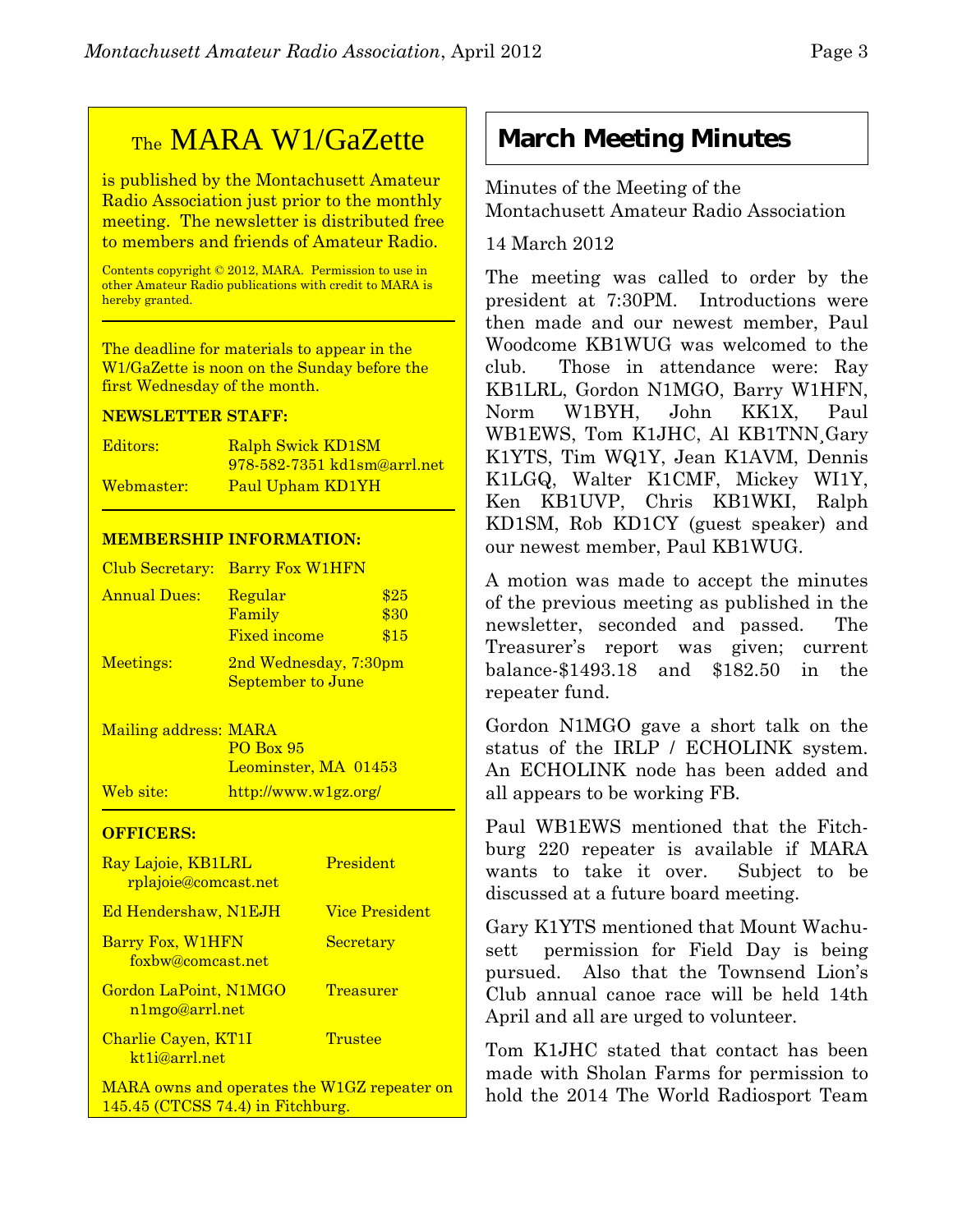Championship event there. He is planning to set up a temp station there to check on QRN, etc. It is hoped that three stations could be set up there. There will be three in Pepperell and six at Fort Devens.

Ray KB1LRL read an email he had received from a Jeff Gill regarding a pirate FM station in either Shirley or Lunenburg that was rebroadcasting 2M FM repeater traffic as well as some local commercial broadcasting. He mentioned that he thought it was incumbent upon us to locate this person and advise him of his transgressions.

Rob KD1CY, our guest speaker, gave a talk on SKYWARN and presented a slide show on the recent severe weather events in the area. These included the June 2011 tornado, Hurricane Irene, "Snowtober" and Tuesdays hail storm. We were all urged to attend a SKYWARN training class.

A motion was made, seconded and approved to adjourn at 8:59PM.

Respectfully Submitted Barry W1HFN, Secretary

## **Leominster OEM Open House**

de Jerry AA2T

Saturday, April 21 - 9:00-11:00 am, 37 Carter St., Leominster, Mass.

Learn about how you can help during an disaster or emergency event. We have many areas you can help including sheltering, communication, Rehab to name a few. Stop by to learn more about what Emergency Management is about and see how you can prepare yourself and help the community.

For more information call 978-534-7580 or email dconsalvo@leominster-ma.gov

# **W1QUO/W2IVI SK**

de Tom K1JHC

Leominster – James M. Moran became a silent key on Tuesday March 27, 2012.

Jim was born in Sherwood, Indiana, September 25, 1918.. He graduated from High School at 16, worked and went to night school, receiving his Electrical Engineering degree from Rutgers University in 1940.

During the war he worked in the Laboratory at Harvard University on Radar Countermeasures. After the war he went to work for Barkley & Dexter Engineering Company in Boston, rising to President. He moved the company to Fitchburg, and there developed Metal detecting equipment for the Baking Industry.

Jim also developed Instrumentation for charting anomalies in the earth's gravity, as a geophysical consultant for United States and Finland. Jim was an instrument rated private pilot and also flew sail planes and balloons. He enjoyed cooking and writing and published "Cuisine Apres Dentist" (Rutledge Books, 2001).

Jim had his amateur License for 75 years. He lost his eyesight in 2004, but still continued playing the piano and violin and operating his ham radio. Sunday Mornings he carried on with his fellow Rotarians as net control on their world wide radio net.

Jim leaves his wife Claire, two sons, James Jr. of Concord, MA and Mark of Randolph, NJ.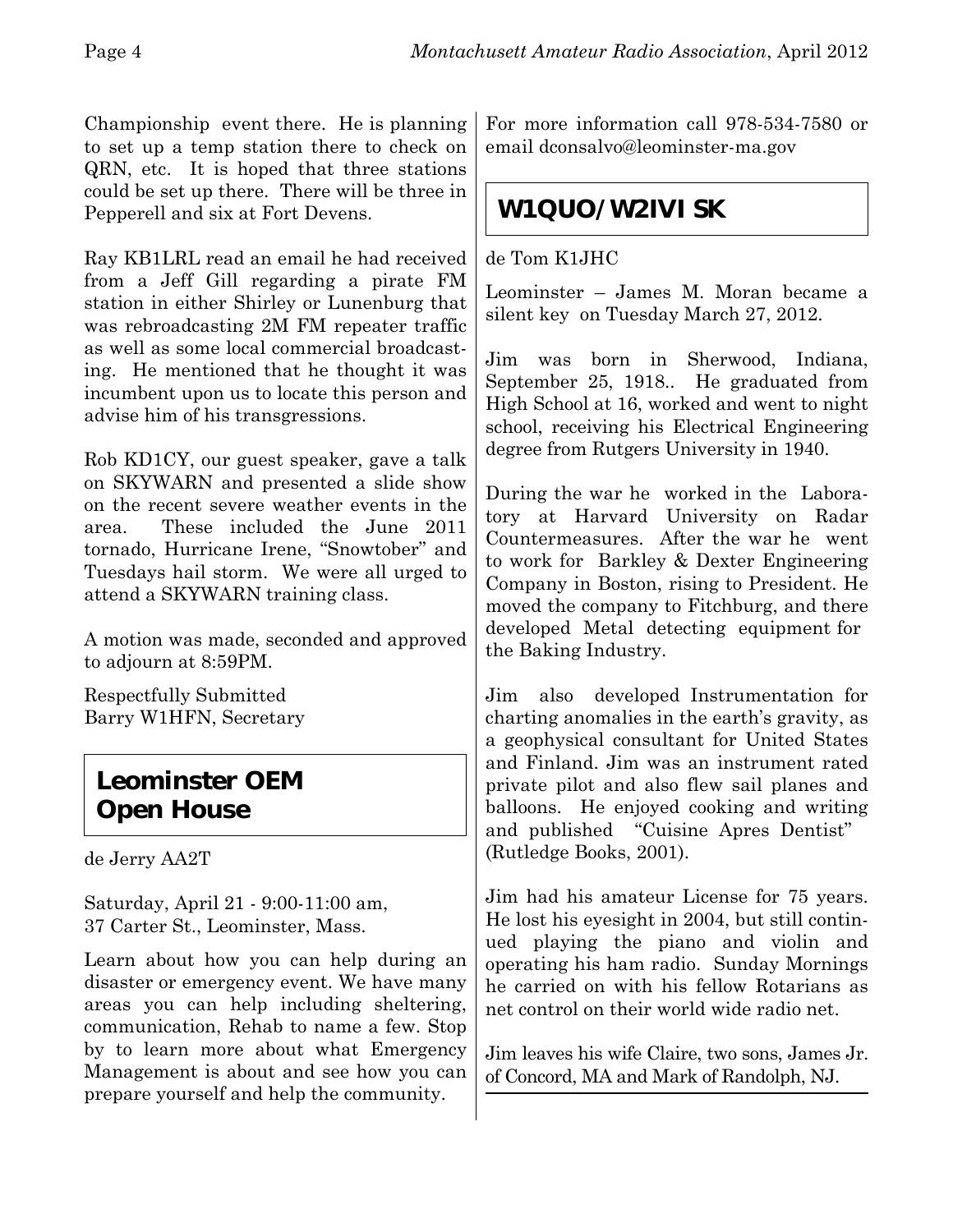## **License Course**

#### de Paul W1SEX

With the successful conclusion of the Community Emergency Response Team training course, the City of Gardner Office of Emergency Management is now offering a full nine week Emergency Communications Amateur Radio Course.

The very natures of the disasters emergency management agency's respond to encompass working with multiple agencies and more often than not multiple jurisdictions. Often, in this type of environment the first thing to fail is communications. While most public safety agencies have reliable, hardened communications infrastructure, these systems cannot interoperate easily. Furthermore, during disasters the systems that are in place and designed for every-day use are often overloaded with excess traffic. Amateur Radio offers a solution to these problems.

Amateur Radio is an educational hobby that promotes technical excellence and international good will through two-way radio communications. Amateur Radio Operators or HAMs provide communities and emergency managers with well trained and disciplined radio operators during times of disaster. HAMs have provided communications assistance in New York City during the 9/11 terrorist attack, Hurricane Katrina in New Orleans, during tornados, earth quakes, wild fires, and yes of course ice storms. To see the importance of Amateur Radio to the City of Gardner please visit this website:

www.qrz.com/db/w1gcd.

Below contains information about the course and student requirements. While the class will provide 100% coverage of the hobby nature of Amateur Radio, the class is

structured to emphasize the emergency communications aspect of the hobby. An FCC examination will be offered at the end of the class. Additionally, an emergency communications exercise will be held the weekend of June 25th. Please note that class size is limited due to space availability at the EOC.

Start/End Dates: 04/24/2012 - 06/19/2012 Times: 6:00 to 9:00 P.M. Number of Sessions: 9, Tuesday evenings FCC License Class: Technician Pre register required: Yes Class Fee: \$0.00 Exam offered: Yes w/\$15.00 fee

Sponsoring Organization: City of Gardner Office of Emergency Management Contact: Paul Topolski, Director Phone: (978) 632-9432 Email: ptopolski@gardner-ma.gov Class Location: Gardner EOC, South Gardner Fire Station #1

61 East Broadway Gardner, MA 01440

Additional Information: The class will encompass all facets of Amateur Radio however emergency communications will be emphasized. Students are required to bring to class the current edition of the ARRL Technician Class License Manual, a scientific calculator, the TI-30Xa is recommended, and a digital multimeter. Please contact the instructor at ptopolski@gardner-ma.gov with any questions.

Student materials may be found at these and many other locations: TI-30Xa calculator at Walmart Digital Multimeters at Walmart License Manual at ARRL.org License Manual at Amazon.com TI-30Xa Calculator at Amazon.com Digital Multimeters at Amazon.com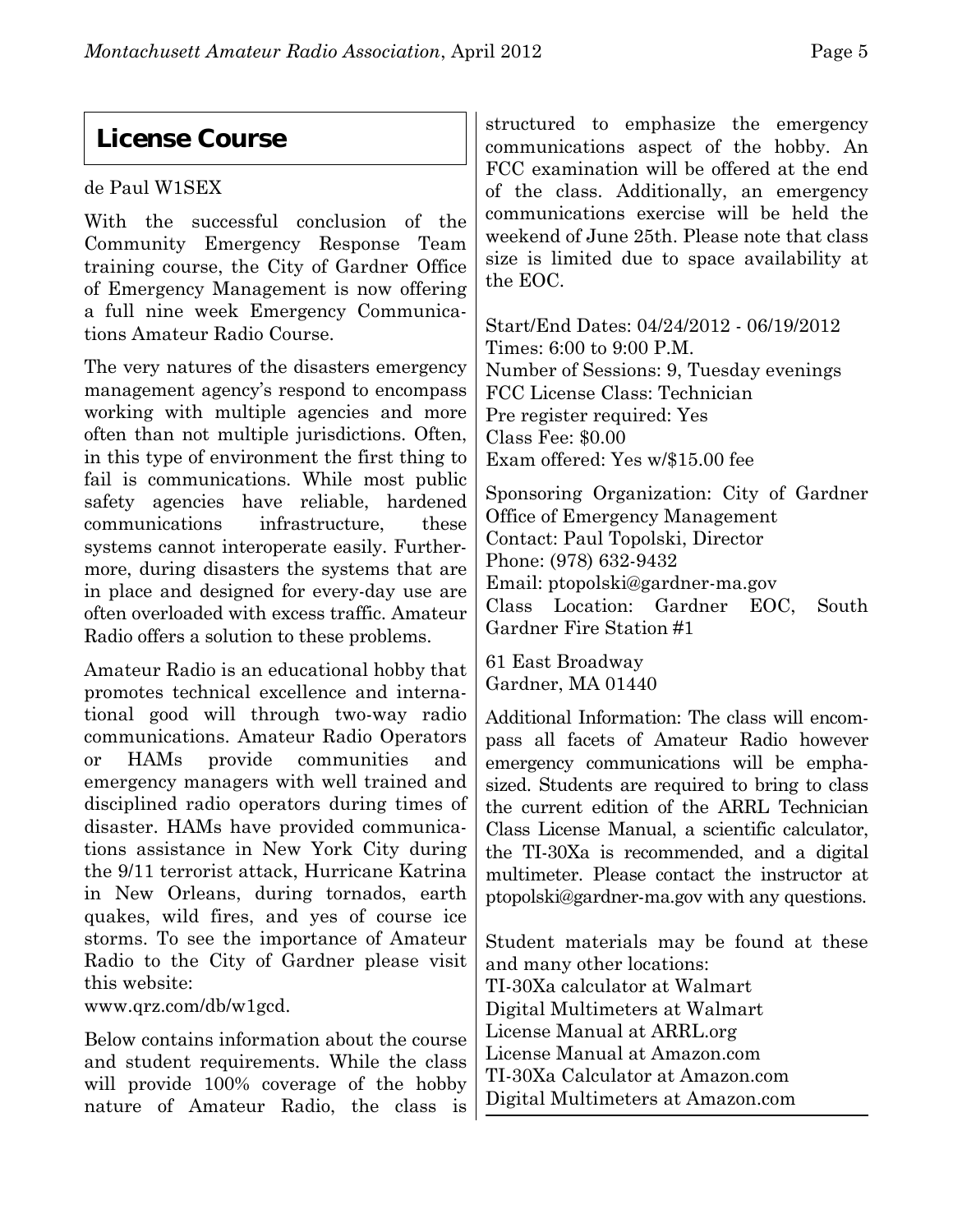## **In The Glow Of The Filaments...**

de Bill, NZ1D

Part 2: In Search of Nestor Stolba's Call Sign

In Part 1 of this series (W1/GaZette vol. 54 no. 1; October 2011), I introduced the first known amateur radio club in our area, the Worcester North Radio Association, founded in late 1920, shortly after the "rebirth" of amateur radio following WWI. There were several local "hams" much earlier than that, for example, a review of 1916 ARRL membership records shows two members from Townsend, high school senior Francis Struthers, 1OQ, 18, son of the local Congregational clergyman, and Ian Rusk, 1RR, 19, son of the granite quarry operator in West Townsend. Townsend was a small town; thus it is safe to assume a larger population in the greater Fitchburg-Leominster area, but it is not known whether any organized club activity existed.

In his MARA history, Ellis Holden, W1GUI (sk), said that Nestor Stolba, W1GZ received his first license in 1911 (but the first official call letters weren't issued until 1912 or 1913). Nestor's family said he received his first radio license on his 15th birthday, which would have been on February 27, 1914 [Genesis of a Call Sign, NZ1D]. Unfortunately they did not reveal the call letters of that first license.

The ARRL membership list of February 1916 contained one-by-three calls in the first district (e.g., 1ABC was a member) so if Nestor had received his license in February 1914, he undoubtedly had held a one-by-two format call similar to 1GZ. The December 1915 list of ARRL members clearly shows that calls beyond the 1G-series had been issued by that date. The ARRL boasted 25 league members in the first district, with a range of calls from 1AC to 1TI. Obviously, all amateurs were not league members, although H.P.Maxim undoubtedly would have preferred that they were. By 1916 Arthur Stansfield of Lawrence held the call letters 1GZ.

It appears that Nestor did not pursue a license after the WWI hiatus. After the armistice in November 1919, licenses had to be reapplied for (and applicants retested) and all call letters assigned starting from scratch. Regardless of what call letters, if any, had been assigned before the war, all call letters had gone back into the "pool" and were up for grabs. (Stew Perry, W1BB, noted 160m enthusiast, recalled going to the Boston office in the wee hours on the first day of new licensing, hoping to get 1AA. To his amazement, when he arrived he found 20 or more applicants already lined up. He received 1BB.) By December, only one month after licensing had been re-established, all the one-by-two G-series calls had been issued; e.g., 1GW, Herbert K. Nock of Newburyport; 1GX, William J. Hill of Boston; 1GY, Lee A. Bates of Worcester; and 1GZ, William H. Buffinton of Fall River.

In Genesis of a Call Sign I wrote that 1GZ had been vacant after WWI until assigned to Willis Brown c. 1924 or '26. New research shows that William Buffinton received the call letters in 1919, but for some reason apparently did not renew (terms were two years). The 1922 list showed the call letters vacant. Buffinton had been very active prior to WWI and probably had a license then (unknown call letters) for he was president of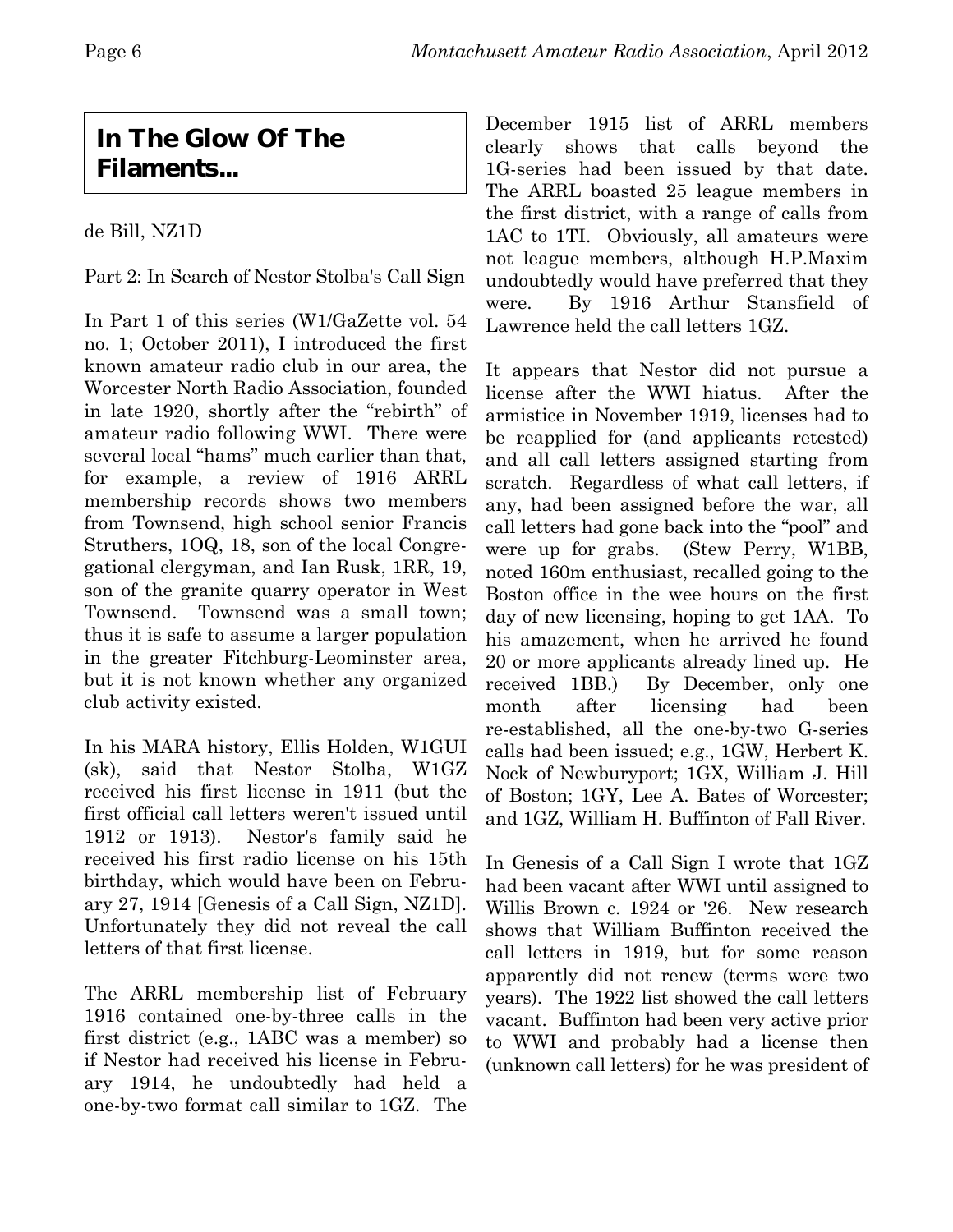the Fall River Amateur Wireless Association at its founding in late 1915 or early 1916.

Meanwhile, Nestor, 18 and fresh out of high school, already had gone "down to the sea in ships" in the summer of 1917, not as a radioman but as a fireman on the SS Gov. Cobb. The following year he was the third assistant engineer on the SS Lake Annette, a profession he remained in for at least the next five or six years.

We know the government generally assigns call letters sequentially from the pool. Thus it didn't look likely that Nestor could have received W1GZ as part of the sequential draw in 1947. All of the one-by-two format call letter sequences had been assigned years before. For example, Bill Voedisch, W1UD (sk), received W1QKX the same year. The FCC had not yet started wholesale re-issuing vacant call letters. That system didn't start until about 1953. So how did Nestor get W1GZ?

It turns out that the FCC did have a heart after all and they made exceptions to the sequential system, especially to former holders of station licenses. Further, if you could show that you held a previous license, even as far back as before the WWI hiatus, the FCC would try to reissue your old call letters or ones reasonably close. Since Nestor received W1GZ when he returned to amateur radio in late 1947 (a previous newsletter showed one of his earliest handmade QSL cards of January 1948), it seemed logical to believe that he received the one-by-two format call because he had held a similar call prior to 1917.

As to what those first call letters were, "We'll probably never know for sure," I ventured in Genesis of a Call Sign. The FCC and its

predecessor agencies' license records had been lost to fire in the late 1960s, thus short of some fortuitous but highly unlikely discovery in a dusty Fitchburg attic, or painstakingly pouring over old call books, if and where available, his first call letters probably would never be known to us. But the keeper of history must embrace the idea that his story is never finished. New facts may, and often will, surface.

Call it inspiration, perspiration or perhaps just serendipity, but after pouring over years of Fitchburg newspapers looking for various subjects, an article in September 1949 virtually leaped off the page at me. Entitled "Man Stricken Blind Flying Given Radio Transmitter by Insurance Co. Group," the caption underneath the accompanying photograph read in part, "Nestor W. Stolba blind local ace radio ham, is shown...fondling the costly amateur radio voice and code transmitter presented by former fellow workers and officials...." The article went on to relate how he had gone blind while flying (and landing) a company plane in Pennsylvania and his coworkers at Employers Liability Assurance Co. had presented him with a Collins transmitter upon his retirement. Alas, my elation at this exciting discovery plummeted into disappointment -- the article did not mention any former call letters or reference to his earlier licensing. "Rats!"

Ah, but if it made the local newspaper, I thought, maybe it somehow had caught the attention of the ARRL. Nervous as a boy on his first date, I scanned QST magazines of the same time frame. My reward appeared in the December 1949 Operating News column, in a photograph with the caption, "At a dinner in Fitchburg, Mass., representatives of his many amateur friends and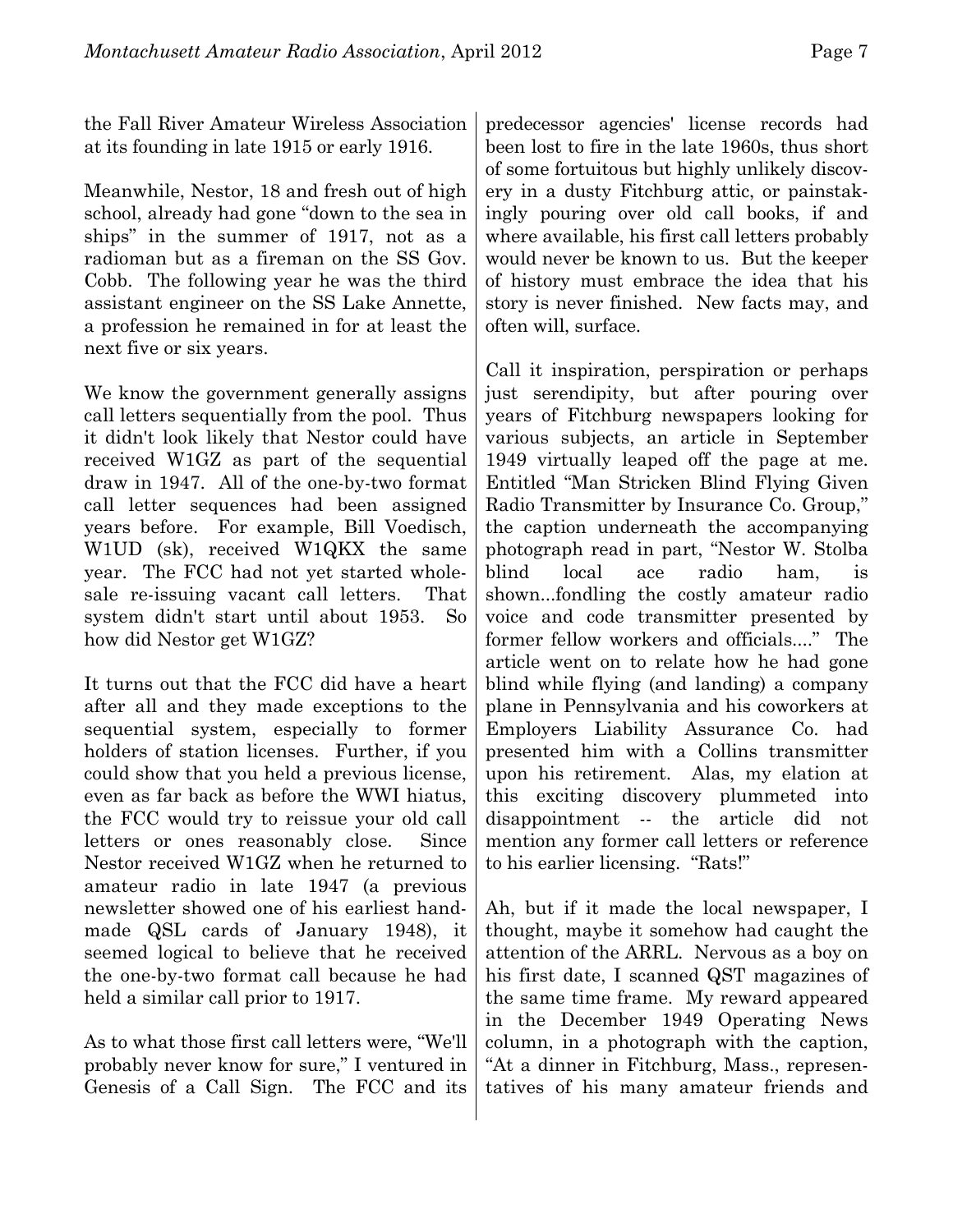business colleagues presented a Collins 32-V-2 transmitter to Nes Stolba, W1GZ. Completely blind for the last four years, Nes (formerly 1GY) has turned to amateur radio after a lapse of many years...."

And there you have it amigos mios. When Nestor applied for his license, his old call "1GY" was taken but W1GZ was vacant. The previous holder, Willis Brown, had relinquished it in 1942 when he moved to "three-land." So now we know that our club call letters, W1GZ, actually have their roots not in 1GZ, but in 1GY, one of the earliest amateur radio licenses in the area, issued to the 15-year-old son of an immigrant cigar maker less than two years after amateur radio was officially instituted in the U.S.

## **Breaking News!**

#### de NZ1D

"Curiouser and curiouser!" cried Alice (she was so much surprised, that for the moment she quite forgot how to speak good English). "Now I'm opening out like the largest telescope that ever was!"

On the last day of December, I happened to be reading about ARRL's 2012 Straight Key Night and I was inexplicably drawn to an announcement of AMSAT's version of SKN on OSCAR, conducted by AMSAT for all radio amateurs throughout the world. I was somewhat surprised to read, "This year's event is dedicated to the memory of Don Brown, W1JSM....Don was a longtime, enthusiastic VHF/UHF and satellite operator, and one of our most frequent Best Fist winners."

What's so unusual about that, you ask? Well, I don't normally read AMSAT bulletins and, as a matter of fact, this was the only time in 48 years of hamming that I recall doing so. But I was drawn to it like Alice was drawn to eat that small cake marked with the words "EAT ME." Why?

Club members who have been following my little saga about the origins of the club's call sign know that the owner of the 1929 QSL card that sparked this journey into our past was the former 1GZ (aka W1GZ), Arlington school teacher Willis Brown. As I wrote in the W1/GaZette (May 2011), I had recently discovered that Willis Brown's son Donald, a microwave engineer, had been living among us all this time. Born in Rutland in 1920, where his father had started out as a young school teacher, Don later attended Arlington schools and Tufts University and worked in Wilmington, MA, until his retirement in 1993.

But wait, there's more! Recently I more or less stumbled on another interesting piece of information: Willis Brown's son Don was himself one of us...an amateur radio operator, whose call sign was...yup, you guessed it! W1JSM. I don't know when he was first licensed but if the call is an original issue, it goes back to about 1936 or 37, when his father was still W1GZ.

It's fun to contemplate whether Don was aware of Nes Stolba or our club, both of whom, at different times, held his father's former call. Who knows, one of us may have worked W1JSM on some band in the past.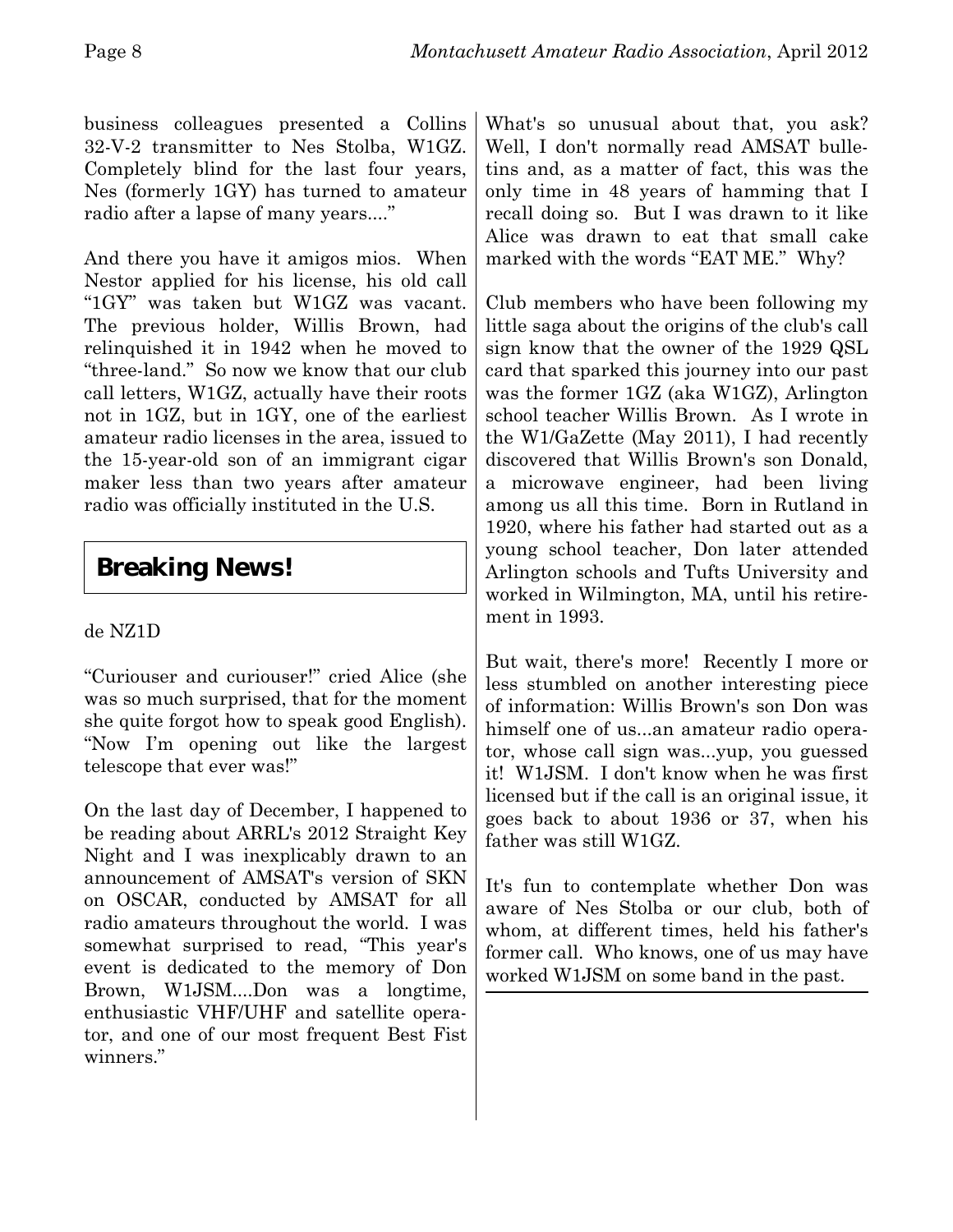## **Townsend Squannacook Canoe and Kayak Race**

The Townsend Lion's Club will hold its annual Squannacook River Canoe and Kayak race on Saturday April 14.

ARES operators have supported this event for several years, providing coverage at a dozen strategic points along the river course from the VFW in West Townsend to Harbor Pond. Over 100 canoes and kayaks typically enter into this event.

The radio operators track each of the race participants from start to finish allowing the event organizers to dispatch assistance if needed more rapidly and to the part of the river where it may be needed.

Interested operators should contact Gary K1YTS to learn more.

## **Groton Road Race**

The 21st Annual Groton Road Race is scheduled for Sunday, April 29. This event consists of a 5k and 10k foot race along starting down Main Street in Groton and continuing along scenic back roads to return to the starting point. Over a thousand runners participate in this event.

ARES operators have supported the Groton Road Race since the second year. We provide vital communications links between the several public safety agencies who assist the Groton Police Department with traffic control for this event.

Interested operators should contact Ralph KD1SM to learn more.

## **W1GZ Echolink/IRLP node**

de Gordon N1MGO

I have finished the work on the IRLP node and installed ECHOLINK software, so our node is now a dual node. You can connect to the ECHOLINK side by using echolink software or nodes to connect to W1GZ-R (node number 688832).

The incoming ECHOLINK server will allow up to 8 simultaneous connections.

You can also use the repeater to connect out to echolink nodes the same way you would IRLP nodes.

#### **USING DTMF tones:**

Send "**C0\***", unkey, wait for the announcement

#### **If IRLP node:**

Send the 4 digit node number

#### **If ECHOLINK node:**

Send # plus the node number

To end the call send "**73**" or "**D1\***" to bring the link down and return the repeater to normal.

Have fun!

Gordon N1MGO